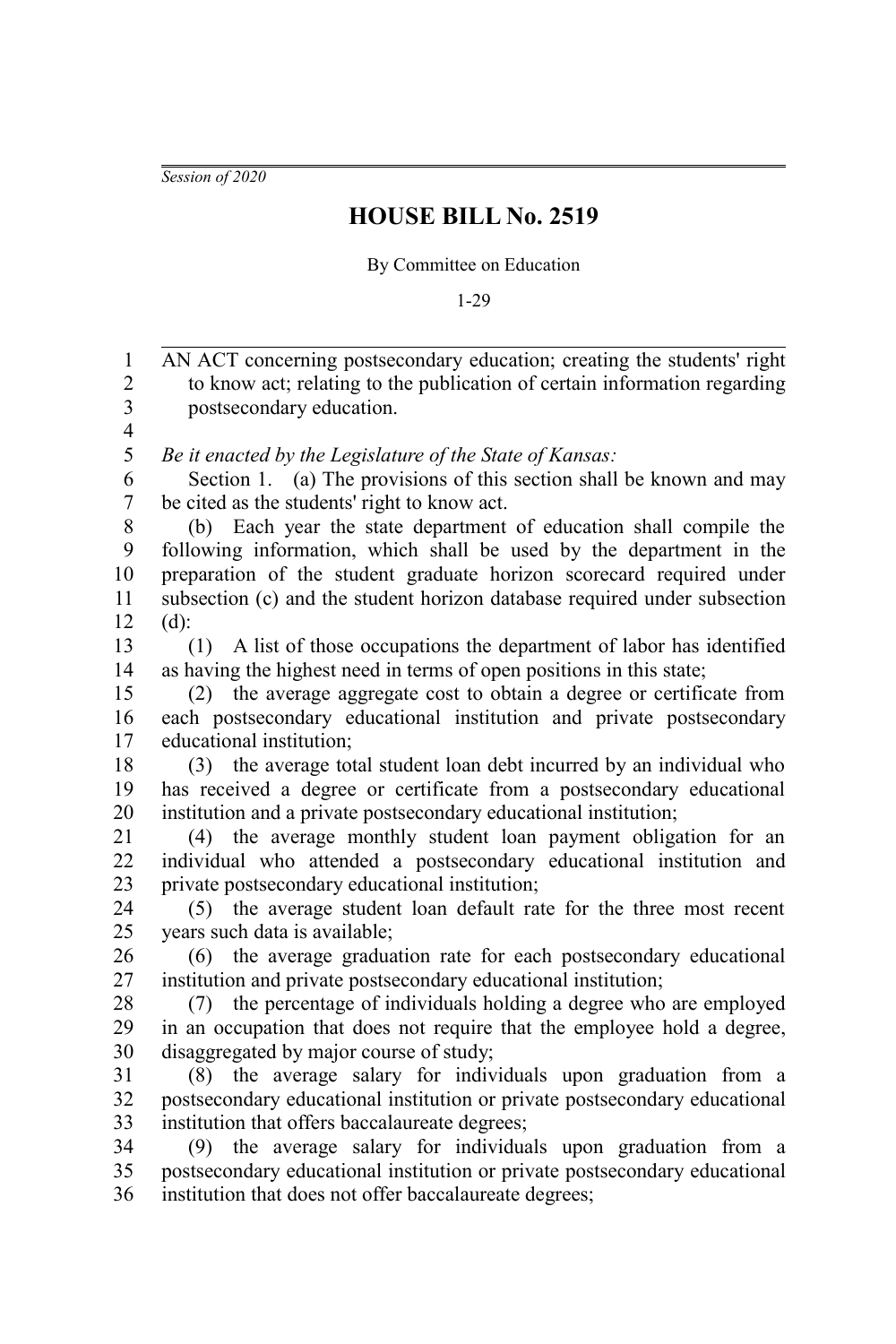(10) the average salary for individuals upon completion of any of the following: 1 2

- 3
	- (A) An apprenticeship program; (B) a high school credential program; or
- 4 5

(C) a career and technical education certificate program; and

(11) the base salary for an individual who enlists in each of the branches of the United States armed forces. 6 7

(c) (1) The state department of education shall prepare and publish on its website a student graduate horizon scorecard in accordance with this section. On or before October 15, 2021, and each year thereafter, the department shall distribute the student graduate horizon scorecard to the school guidance counselors in each public secondary school in the state. 8 9 10 11 12

(2) The student graduate horizon scorecard shall contain the following information: 13 14

(A) A list of the 50 courses of study leading to a bachelor's degree whose graduates earn the highest average salary upon graduation; 15 16

(B) a list of the 20 courses of study or educational programs offered by private postsecondary educational institutions whose graduates earn the highest average salary upon graduation or completion of such program; 17 18 19

(C) a list of the 25 occupations the department of labor has identified as having the highest need in terms of open positions in this state; and 20 21

(D) a list of the branches of the United States armed forces that includes the following information for each branch: 22 23

24

(i) First-time enlistment rate;

 $25$ 

(ii) base salary, including benefits and the average signing bonus; and

26

(iii) necessary armed services vocational aptitude battery score.

 $(d)$  (1) On or before July 1, 2021, the state department of education shall establish a student horizon database to serve as an online tool for students to compare postsecondary education options. The student horizon database shall contain a list of the 50 postsecondary educational institutions and private postsecondary educational institutions that have the highest enrollment in the immediately preceding year. 27 28 29 30 31 32

(2) The student horizon database shall provide a searchable database of the following information for postsecondary educational institutions and private postsecondary educational institutions that allows for comparison of such information based on the user's data category selections: 33 34 35 36

37 38 (A) The average annual cost of attendance;

(B) the graduation rate;

(C) the average annual salary of an individual upon graduation; 39

(D) the average annual salary of an individual who has withdrawn from such institution prior to graduation; 40 41

(E) the average salary upon graduation or completion of each of the five major courses of study or educational programs that have the highest 42 43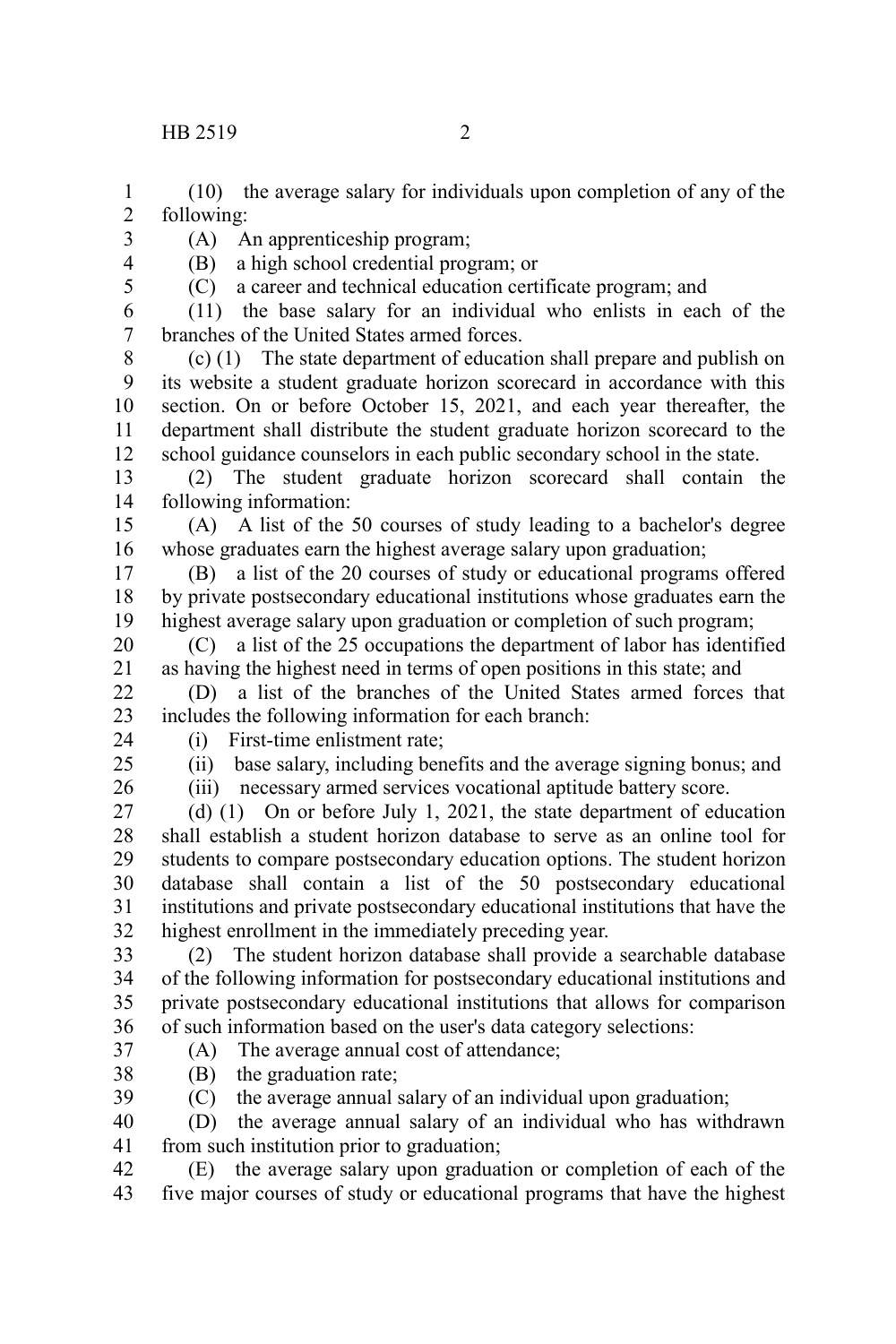enrollment in the immediately preceding year; 1

(F) the average enrollment of students who are enrolled on a fulltime basis, as defined by such institution; 2 3

4 5

(G) the socio-economic demographics of such institution;

(H) the racial and ethnic demographics of such institution; (I) the family income demographics of such institution;

6

(J) the percentage of former students who are not in default on any student loan obligations; 7 8

(K) the average total student debt obligations for an individual upon graduation; 9 10

(L) the aggregate number of students who accepted financial assistance in the form of student loans; 11 12

(M) the average monthly student loan payment obligation for an individual upon graduation; 13 14

(N) the number of students who re-enroll in such institution after the first year of enrollment; 15 16

(O) for the cohort of students who enrolled in such institution for the first time 12 years prior to the current year, the number of such students who graduated, withdrew from such institution, transferred away from such institution or who are currently enrolled in such institution; and 17 18 19 20

(P) the percentage of individuals holding a degree from such institution who are employed in an occupation that does not require that the employee hold a degree, disaggregated by major course of study. 21 22 23

(3) The student horizon database shall include a function whereby the user may select a course of study or educational program at a particular postsecondary educational institution or private postsecondary educational institution and receive an electronic response that provides an overview of such course of study or educational program. Such response shall be in a form substantially similar to the following: "For every 100 students who start [course of study or educational program] at [postsecondary educational institution or private postsecondary educational institution], [number] will graduate or complete such program in six years, and of those students, [number] will be employed at an average annual starting salary of [salary amount] within six months after graduation or completion of such program. The average student loan debt for students upon graduation or completion of such program will be [debt amount]. The average total cost for a degree or certificate in [course of study or educational program] is [average total cost amount]. Those students who do not graduate or complete such program will incur an average student loan debt of [debt amount]." 24 25 26 27 28 29 30 31 32 33 34 35 36 37 38 39 40

(e) The department shall enter into memorandums of understanding and any other necessary agreements with the state board of regents, the department of labor and any other state agencies or other entities as 41 42 43